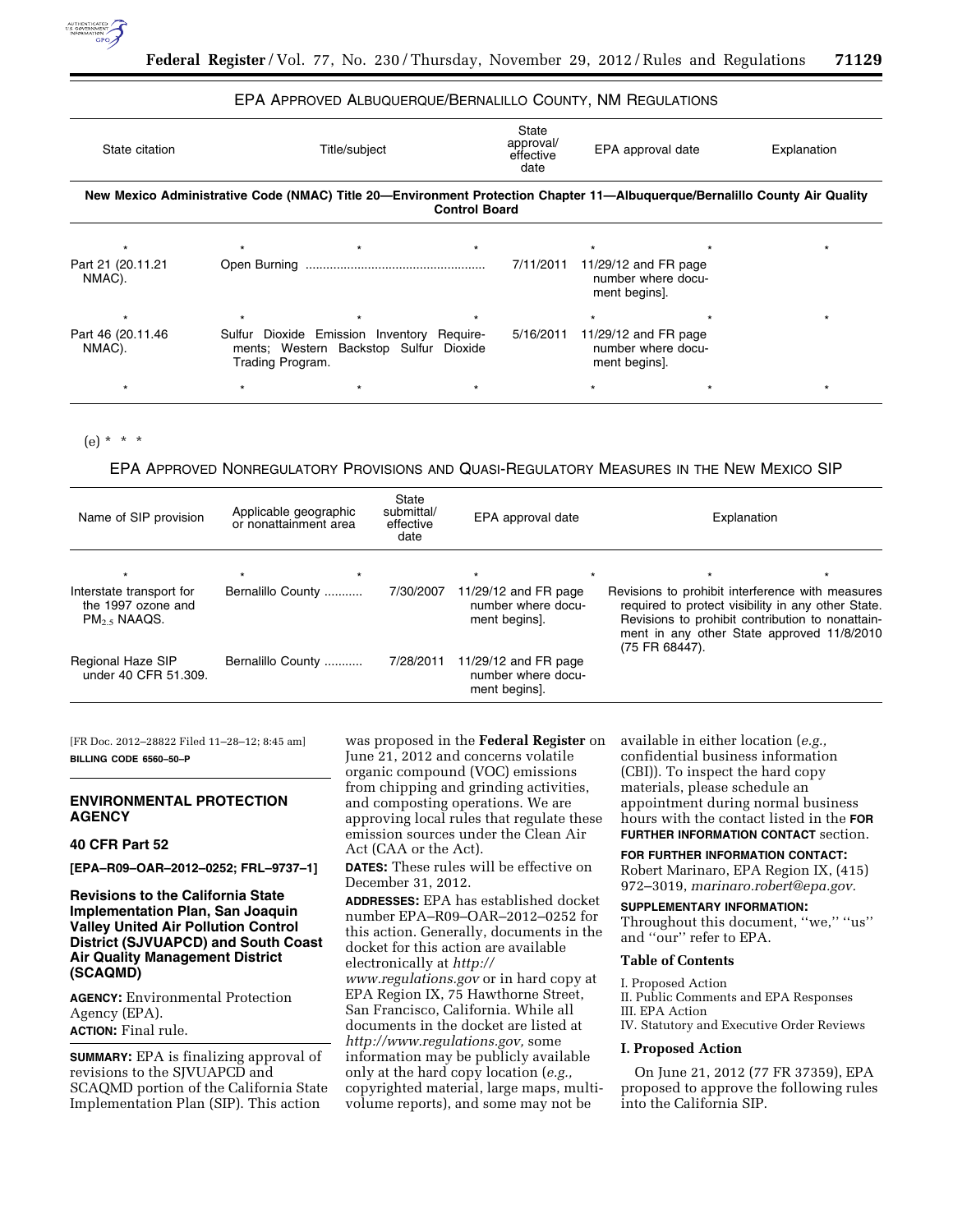| Local agency | Rule No. | Rule title                                                                  | Adopted              | Submitted            |
|--------------|----------|-----------------------------------------------------------------------------|----------------------|----------------------|
| SCAOMD       |          | 1133.3 Emission Reductions from Greenwaste<br><b>Composting Operations.</b> | 07/08/11<br>07/08/11 | 11/18/11<br>11/18/11 |
|              |          | 4566   Organic Material Composting Operations                               | 8/18/11              | 11/18/11             |

We proposed to approve these rules because we determined that they complied with the relevant CAA requirements. Our proposed action contains more information on the rules and our evaluation.

### **II. Public Comments and EPA Responses**

EPA's proposed action provided a 30 day public comment period. During this period, we received two comments from the following parties.

1. Dan Noble and Paul Ryan, Association of Compost Producers and Inland Empire Disposal Association (ACP/IEDA); letter dated July 23, 2012 and received July 23, 2012.

2. Caroll Mortensen, Department of Resources Recycling and Recovery (CalRecycle); letter dated July 14, 2012 and received July 17, 2012.

The comments and our responses are summarized below.

*Comment #1:* ACP/IEDA recommend that prior to the development of food waste emission factors for composting, that harmonized, consistent, and uniform food waste definitions be developed and implemented in regulations across air quality, water quality, and integrated waste management agencies in the State of California.

*Response #1:* This comment does not address the basis or conclusion of EPA's proposed action. However, EPA supports the current efforts of CalRecycle and the California State Water Resources Control Board to define ''food waste'' in a consistent manner to reduce inconsistencies between various state permitting and regulatory programs. More information can be found at *[http://www.calrecycle.ca.gov/](http://www.calrecycle.ca.gov/laws/Rulemaking/Compost/default.htm)  [laws/Rulemaking/Compost/default.htm.](http://www.calrecycle.ca.gov/laws/Rulemaking/Compost/default.htm)* 

*Comment #2:* ACP/IEDA recommend that federal, State, and local agencies develop and incorporate standard food waste emission factors in rules and regulations to more accurately characterize both reactive and nonreactive ozone forming volatile organic compound (VOC) emissions from greenwaste composting that contains food material.

*Response #2:* No response is needed as the comment does not address the basis or conclusion of EPA's proposed action. However, we believe that additional research that would better

characterize VOC emissions from food waste would be helpful.

*Comment #3:* In general, ACP/IEDA supports the EPA recommendations to further improve both SCAQMD and SJVUAPCD rules.

*Response #3:* No response needed.

*Comment #4:* CalRecycle, in general, supports EPA's proposed action on the SCAQMD and SJVUAPCD composting rules.

*Response #4:* No response needed. *Comment #5:* CalRecycle requests that EPA allow and direct air quality regulators to provide more flexibility when considering new regulations on low-reactivity sources of VOCs, such as composting, especially when those sources have other environmental benefits. CalRecycle explains this recommendation further and includes citation to a supportive UC Davis study.

*Response #5:* This comment does not address the basis or conclusion of EPA's proposed action. However, we agree that well-managed composting may provide environmental benefits, including diverting material from landfills that could produce methane.1 Using compost can also help regenerate poor soils, clean up contaminated soils, and prevent erosion and silting on embankments parallel to creeks, lakes and rivers. Using compost can also reduce the need for fertilizer and pesticides.

We also note that EPA's interim guidance on the controls of VOC in ozone state implementation plans (70 FR 54046, September 13, 2005) already encourages states with persistent ozone nonattainment problems to consider recent scientific information on VOC reactivity and how it may be incorporated into the development of ozone control measures. EPA also believes that mass-based VOC regulations continue to provide significant ozone reduction benefits and should not be discounted unless and until they are replaced by programs that achieve the same or greater benefits.

*Comment #6:* CalRecycle recommends that the EPA clarify and support the creation of offsets for the implementation of mitigation measures,

such as aerated static piles and anaerobic digesters, that may reduce VOCs beyond what is required by existing rules.

*Response #6:* This comment does not address the basis or conclusion of EPA's proposed action. However, EPA is working with our state and local partners to ensure that Clean Air Act permitting requirements, including offset requirements, are appropriately applied to the composting industry.

*Comment #7:* CalRecycle requests that EPA consider VOC reactivity when evaluating and updating ozone emission inventories.

*Response #7:* The comment does not address the basis or conclusion of EPA's proposed action. Also see the response to Comment #5.

*Comment #8:* CalRecycle recommends that the EPA support research to test emissions from green materials directly applied to farmland. It considers direct land application to be a likely outlet for organic materials if composting is restricted or made more expensive by air quality rules. The commenter notes that CalRecycle and the UC Davis School of Civil and Environmental Engineering submitted a research proposal for this concept to EPA in 2011.

*Response #8:* The comment does not address the basis or conclusion of EPA's proposed action. However, EPA believes that additional research would be helpful. We think it is important to better quantify the environmental impacts of composting, especially VOC emission factors related to food waste. We also think it is important to better quantify the environmental benefits of composting, including being able to better describe how VOC emissions from composting compare with VOC emissions of other management options, such as direct application to land or landfilling. EPA does not have research funding readily available for these purposes, but we can participate in discussions with organizations that may have funding to help prioritize research needs.

*Comment #9:* CalRecycle recommends that the EPA support research to quantify water savings associated with compost use.

*Response #9:* The comment does not address the basis or conclusion of EPA's proposed action. However, as stated in

<sup>1</sup>Reducing Greenhouse Gas Emissions through Recycling and Composting, U.S. EPA Region 10, May 2011, *[http://www.epa.gov/region10/pdf/](http://www.epa.gov/region10/pdf/climate/wccmmf/Reducing_GHGs_through_Recycling_and_Composting.pdf) [climate/wccmmf/Reducing](http://www.epa.gov/region10/pdf/climate/wccmmf/Reducing_GHGs_through_Recycling_and_Composting.pdf)*\_*GHGs*\_*through*\_ *Recycling*\_*and*\_*[Composting.pdf.](http://www.epa.gov/region10/pdf/climate/wccmmf/Reducing_GHGs_through_Recycling_and_Composting.pdf)*